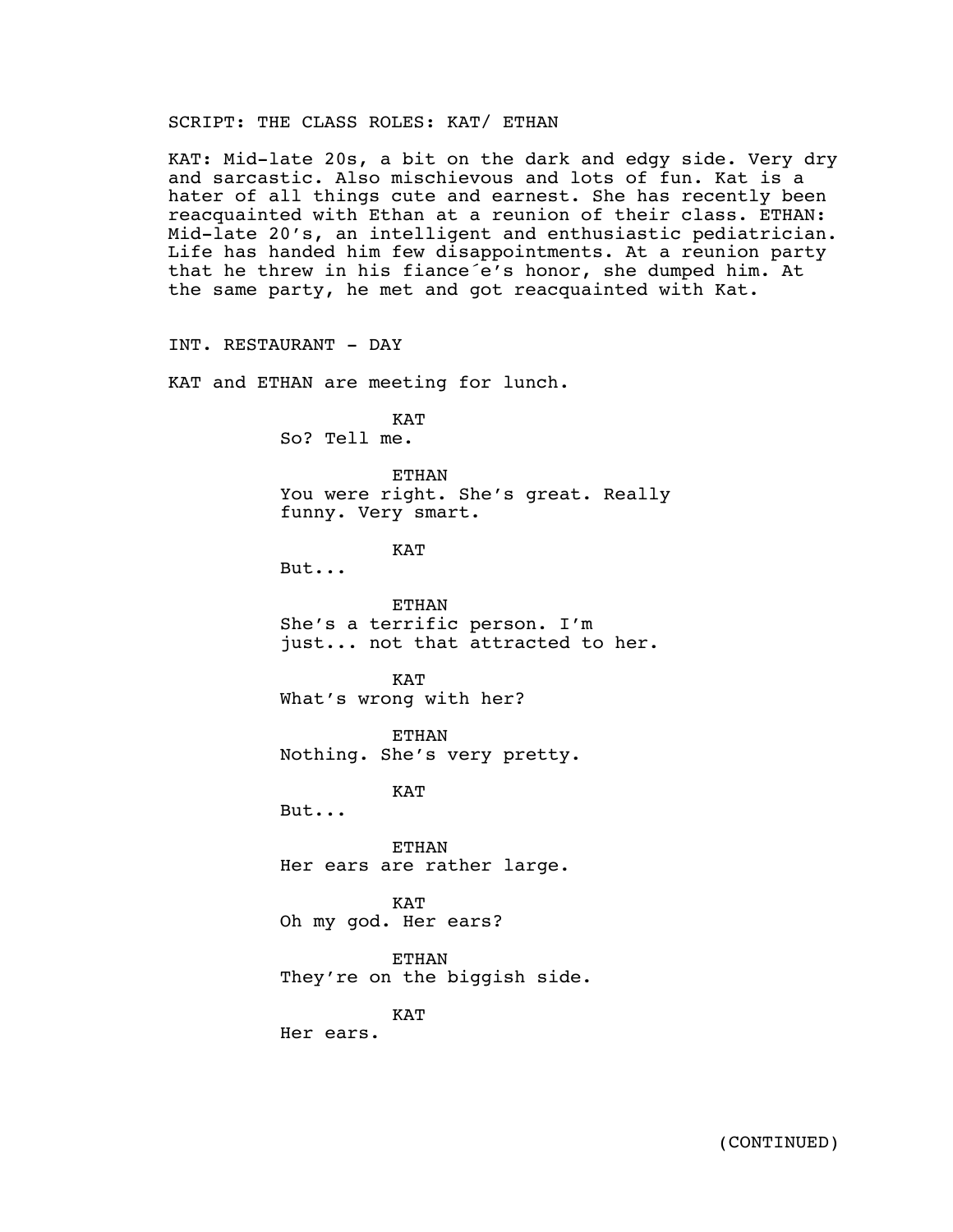# ETHAN

You've never noticed this?

**KAT** No. How "big" are they?

#### ETHAN

They're huge. They're enormous. She's like two ears that happen to have a head.

# KAT

I am so judging you right now.

ETHAN

I'm sorry.

**KAT** Besides, she wears her hair down.

## **ETHAN**

I know. But then she turns her head and one of them pops out, (indicating) like, thwap!

KAT

This is why I never fix friends up. So that's it? You're not going to go out with her again because you can't see past her ears?

ETHAN

You can't!

KAT You shallow, shallow man.

### ETHAN

What? You go out with guys you're not attracted to?(Then, awkward) Wait, I'm sorry, I'm making an assump-- Do you go out with guys?

### KAT

Yes, I go out with guys.

#### ETHAN

Okay. I didn't know. We're new.

## KAT

And yes, I've gone out with guys I wasn't that physically attracted to. If they had great (MORE)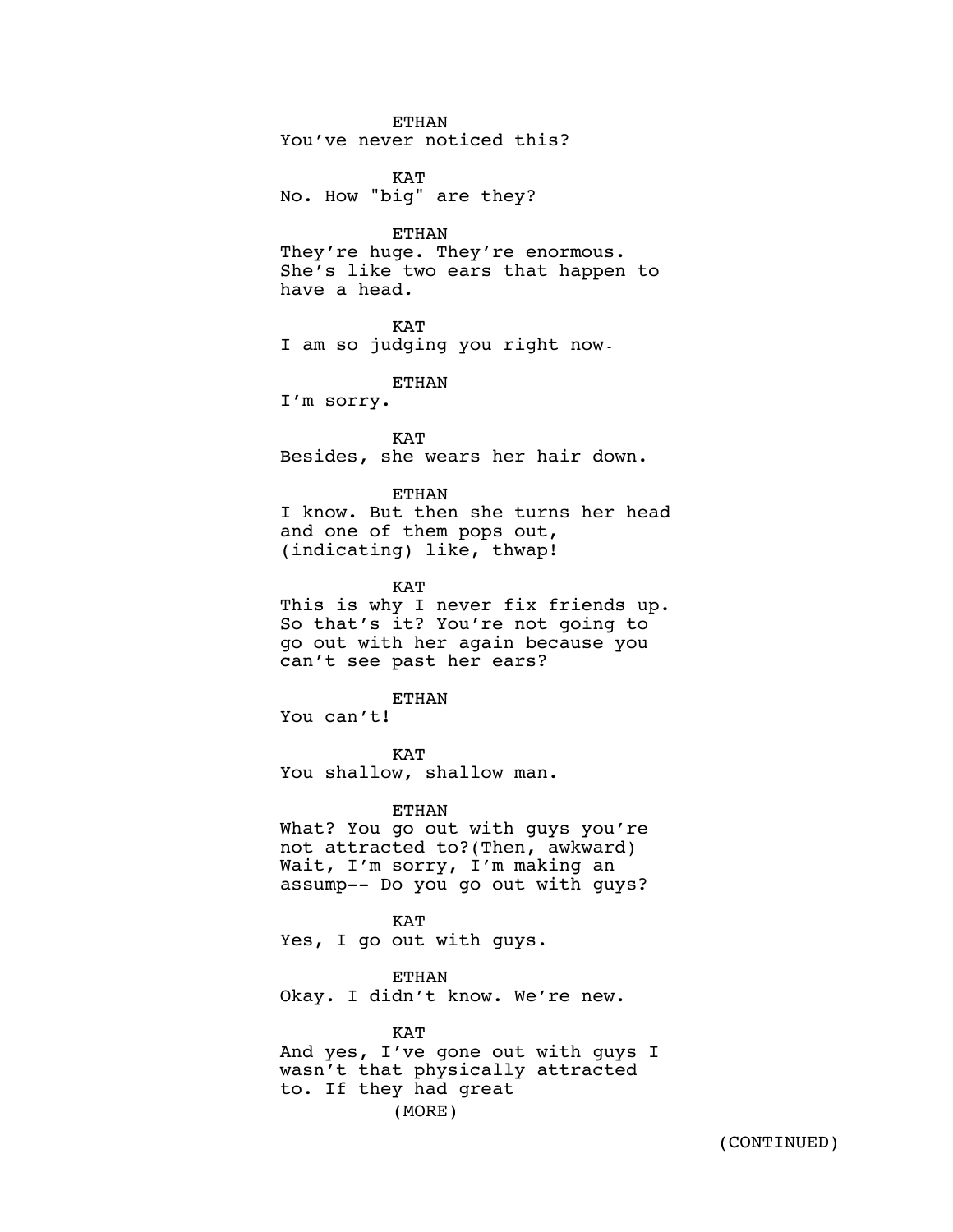KAT (cont'd) personalities, or they were awesome people, or I admired something about them. And sometimes, as I got to know them, and care about them, they became more appealing to me.

ETHAN

See, I've never had that happen.

KAT

Well, of course not. Because you're too small-minded to even consider someone who didn't meet your ridiculous, tiny-eared standards.

ETHAN (Shrugs) That may be. (Making a decision) Okay.

KAT Okay what?

ETHAN I'll see her again.

KAT No no no no no.

ETHAN

Why not?

KAT She is my friend. I am not going to subject her to your petty, superficial -

#### ETHAN

I'm trying to do what you said. Be more open-minded. What if you're right?(Taking out cell phone) Maybe if I get to know her better, I won't be so hung up on ...

KAT

What are you doing?

EHTAN I'm gonna make another date with her.